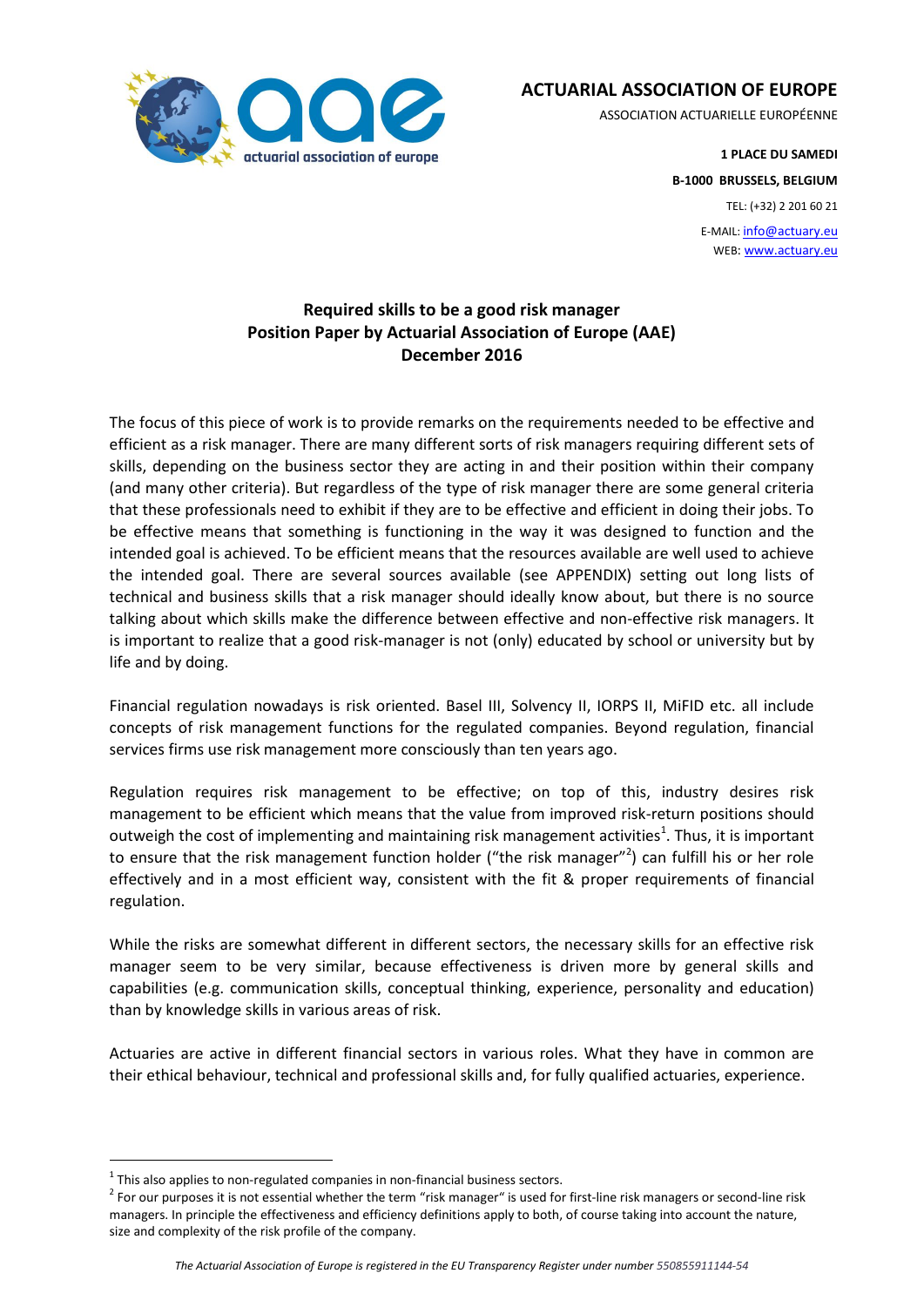As the activities undertaken by risk managers are often similar to those of actuaries, the ideal professional characteristics of risk managers should also be close to those present within the actuarial profession. The AAE has a lot of experience in identifying appropriate professional characteristics for risk managers as actuaries very often act in the function of a risk manager in the insurance and pension sectors (and to a lesser extent also in the banking and investment sectors).

The cornerstones of a professional skill set are education<sup>3</sup>, continuing professional development (CPD), adherence to ethical and professional standards and experience. Personality is also important as is membership of a professional body. Individual experts who belong to a professional body have a duty to comply with the above principles and can regularly exchange views and information and improve, extend and develop their skills in an optimal way. Networking is a pleasant side effect, necessary to remain up-to-date on market developments and at the same time improving communication skills.

Below is a list of skills we deem to be critical for fulfilling the role of a risk manager within a financial institution (for industries outside the financial sector the list would be very similar):

- assessment skills
	- o ability to analyze and synthesize
	- o ability to examine all related aspects of a problem
	- $\circ$  good feeling for numbers and quantitative elements, ability to carry out quick but perhaps very rough quantification/estimation
	- $\circ$  ability to see/draw the big picture, see interconnectivities and dependencies
	- o keen eye for detail
	- o knows where to seek advice
- extended technical understanding
	- o ability to apply theories in practice
	- $\circ$  good understanding of how valuation / risk / performance models work and what their limitations are
- strong communication skills in both directions
	- o ability to make one's point expressively, use relevant examples, tell stories, draw pictures and to visualize
	- o ability to explain technical issues to a non-technical audience
	- $\circ$  ability to listen to others and understand what they are (not) saying
- business and management skills
	- o ability to think through a strategy
	- $\circ$  ability to make decisions using all relevant available background information
	- o understand the underlying business models and the relevant markets
	- o strong knowledge of finance and accounting, some knowledge of law and tax
	- o strong skills in project management and leadership
	- o ability to prioritize
	- o ability to work under stressed conditions
	- o experienced

l

*AAE paper Required skills to be a good risk manager FINAL.docxRequired skills to be a good Risk manager* 

 $^3$  it is important to mention here the comprehensive risk management education program for Actuaries, called CERA (Chartered Enterprise Risk Actuary), se[e http://www.ceraglobal.org/](http://www.ceraglobal.org/)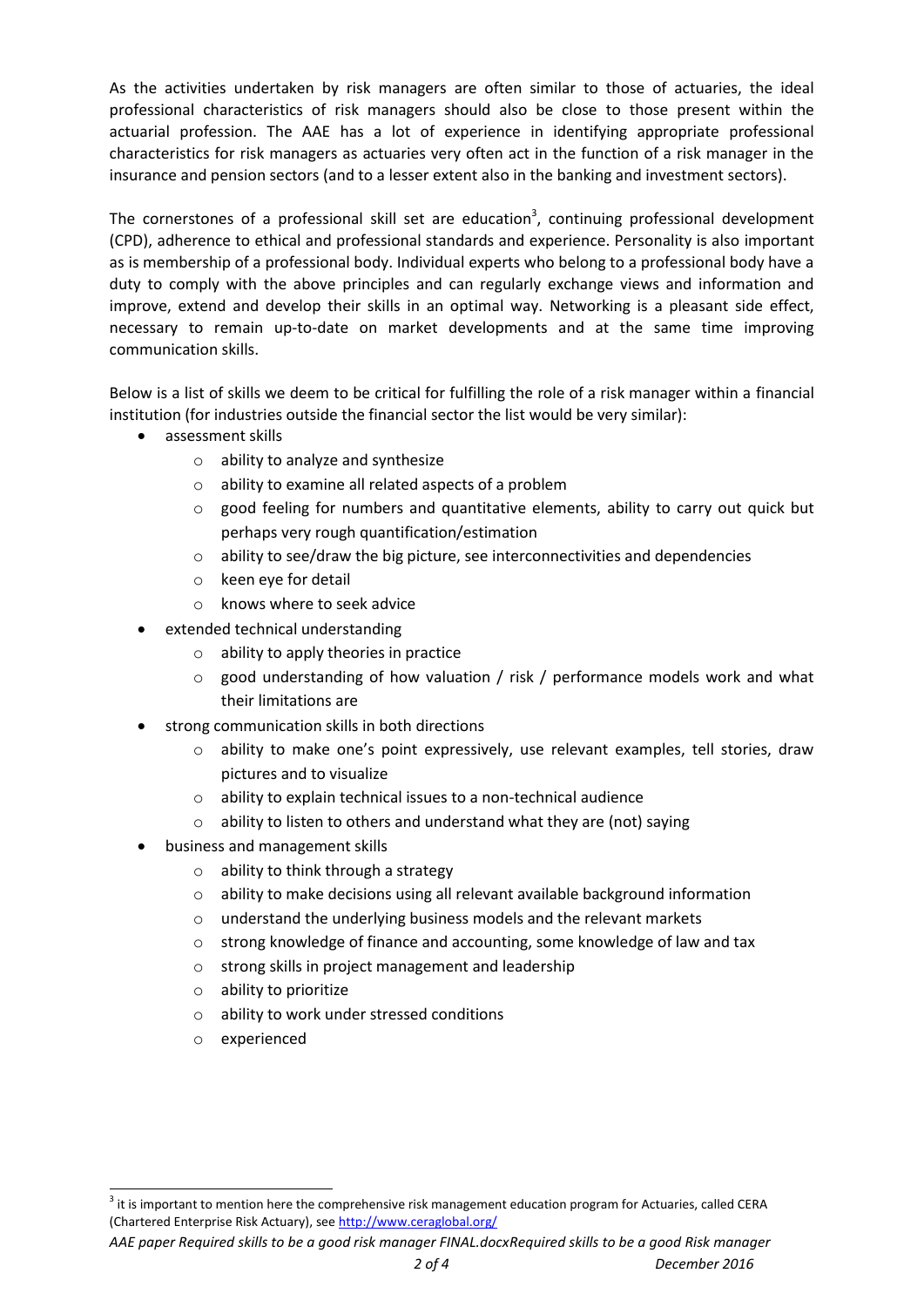- personal skills
	- o knows own limitations
	- o curious and "hungry", very interested, continuous self-development
	- o oriented to solutions rather than to problems
	- o strong personality, strong skills in negotiation, able to convince
	- o forward looking, innovative
	- o objective, critical
	- o honest and adhering to strong ethical principles
- well informed about
	- o what stakeholders (senior management, boards, shareholders, regulators, rating agencies, as well as clients) expect
	- o what is happening in the world outside (current trends, emerging risks)
	- o what is happening inside the profession (new approaches or technologies)

Note that these skills do not address education requirements, which are essential, as we said before. Instead they identify how to extend a highly educated individual into an effective and efficient risk manager.

Below we sketch a table that highlights the elements deemed necessary to fulfill the role of a risk manager in an effective manner and how they can be achieved:

|                             | Education | <b>CPD</b> | Experience | Personality |
|-----------------------------|-----------|------------|------------|-------------|
| <b>Technical skills</b>     | x         | x          |            |             |
| Assessment skills           |           |            | x          | x           |
| <b>Communication skills</b> |           | x          | x          | x           |
| <b>Business skills</b>      | x         |            | x          |             |
| <b>Extended technical</b>   |           | x          | x          |             |
| understanding               |           |            |            |             |
| Personal skills             |           |            |            | x           |
| Well informed               |           | x          |            | x           |

It is important to note that to make risk management effective it is not sufficient to have "the" perfect risk manager. It is also necessary for the risk manager to be embedded in the organizational structure, and in relevant processes, such as addressing development and amendment of strategy, planning and budgeting. Also, even if risk managers are capable and well placed in an organization, they can only be fully effective if the whole organization is effective.